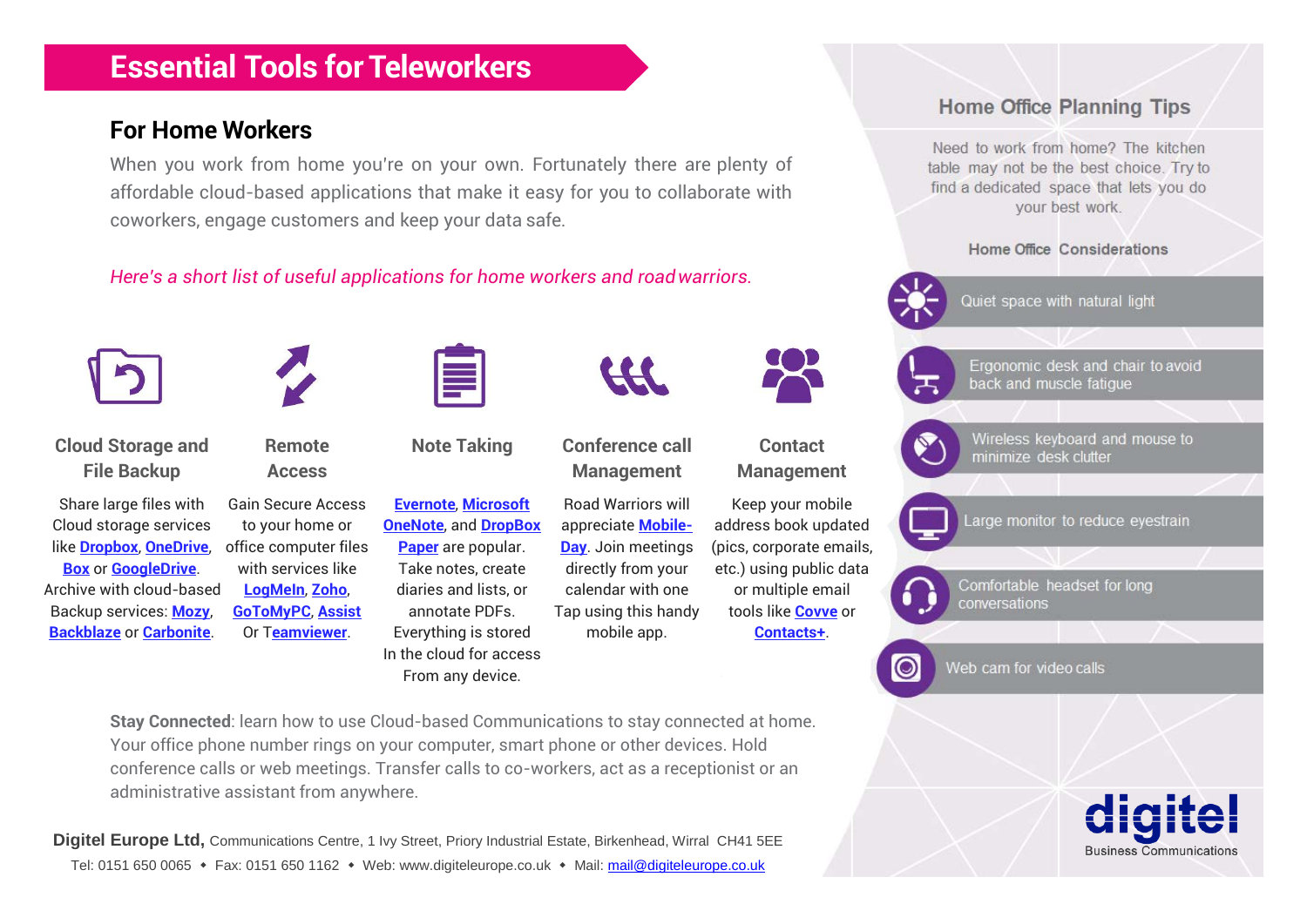## **Team Productivity Tools**

#### **For Managers**

Thanks to the cloud, managing a distributed team has never been easier. The latest web-based project management, information sharing and collaboration tools can build bonds and strengthen your team's effectiveness. Many organizations can use MS Teams as part of their Office packages. If you need other choices and don't want to engage your overworked IT organization, consider these cloud-based apps!

#### *Here's a short list of useful applications for home workers and roadwarriors.*



conversations and tasks.



and messaging.



information sharing tool, perfect for  $\Box$  management application. sales and marketing.



Asana - team collaboration and **Dashcube - helps your team communicate** project management tool integrates  $\mathbf{X}$  contextually without meetings or email

Basecamp - project management  $\overline{\phantom{a}}$  **Insightly** - full-featured project management tool with time tracking, file sharing  $\|\cdot\|$  app, includes CRM and contact management.

Bloomfire® - collaboration and  $\blacksquare$  Trello - visual and intuitive project and task



#### **Tracking Employee Performance**

Want to keep a closer eye on teleworkers? Try one of these employee performance monitoring and time-tracking applications.

## **&HiveDesk**

Remote worker time tracking software with graphical activity and productivity reports.

# worksnoos

Monitors hourly workers or contractors, by cataloging user time/ activity by application.



A sophisticated HR tool that tracks time, performance management, payroll & more.

**Business Communications** 

**Digitel Europe Ltd,** Communications Centre, 1 Ivy Street, Priory Industrial Estate, Birkenhead, Wirral CH41 5EE Tel: 0151 650 0065 • Fax: 0151 650 1162 • Web: www.digiteleurope.co.uk • Mail[: mail@digiteleurope.co.uk](mailto:mail@digiteleurope.co.uk)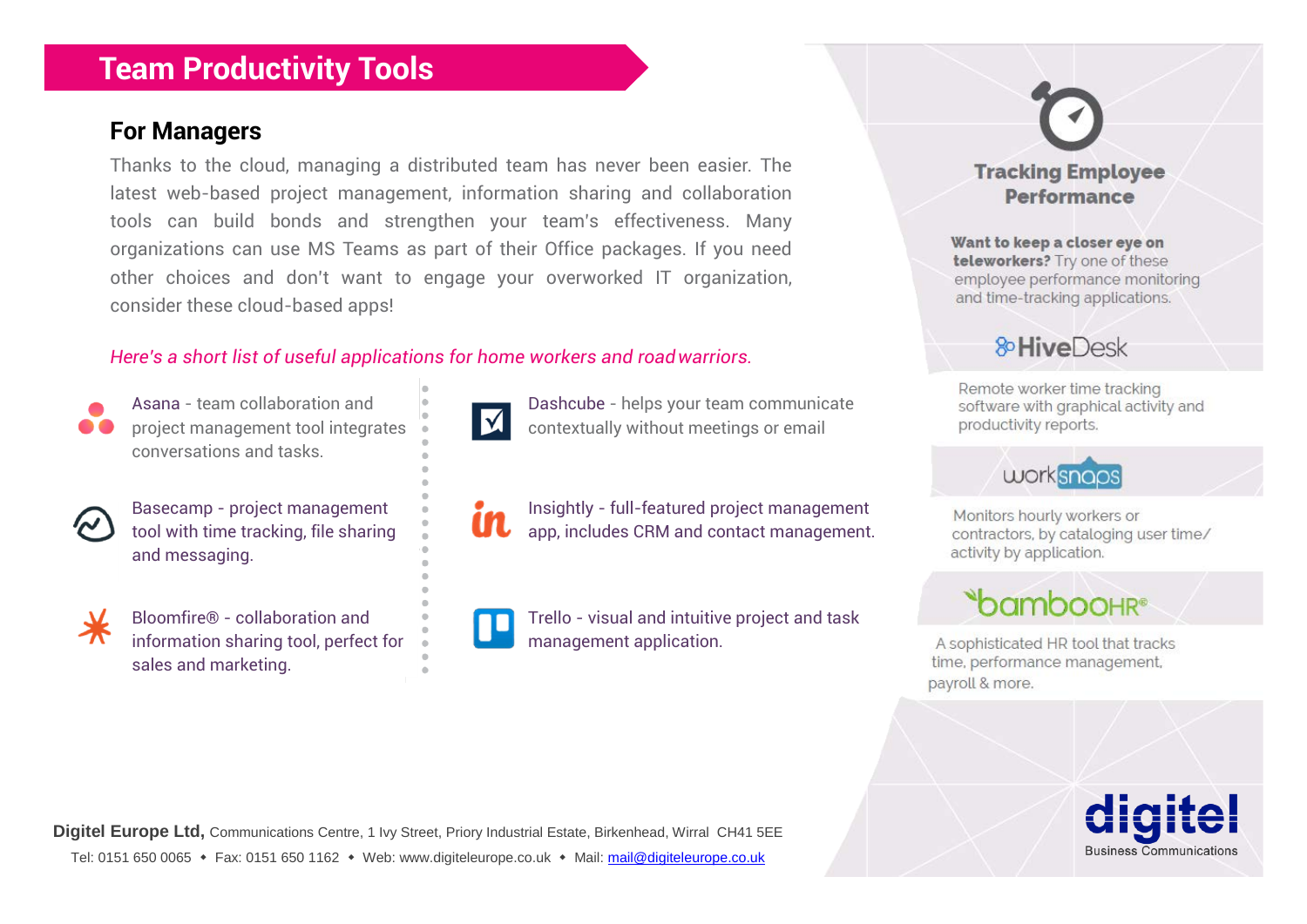# **Cloud Office Productivity Suites**

### **For IT Planners**

Thanks to the cloud, managing a distributed team has never been easier. The latest web-based project management, information sharing and collaboration tools can build bonds and strengthen your team's effectiveness. Many organizations can use MS Teams as part of their Office packages. If you need other choices and don't want to engage your overworked IT organization, consider these cloud-based apps!



Office 365 - The online version of the world's most popular office productivity suite lets users work anywhere, anytime on any device.

**G** Suite

G Suite - An integrated suite of cloud-native productivity apps. Includes Gmail, Docs, Drive, Calendar, Meet and more.



OnlyOffice Microsoft - compatible and open source-based suite of tools for docs, spreadsheets and presentations.



Zoho Office Suite - Collaborate on spreadsheets, presentations and documents with this cloud-based office productivity solution.

**Digitel Europe Ltd,** Communications Centre, 1 Ivy Street, Priory Industrial Estate, Birkenhead, Wirral CH41 5EE Tel: 0151 650 0065 • Fax: 0151 650 1162 • Web: www.digiteleurope.co.uk • Mail[: mail@digiteleurope.co.uk](mailto:mail@digiteleurope.co.uk)